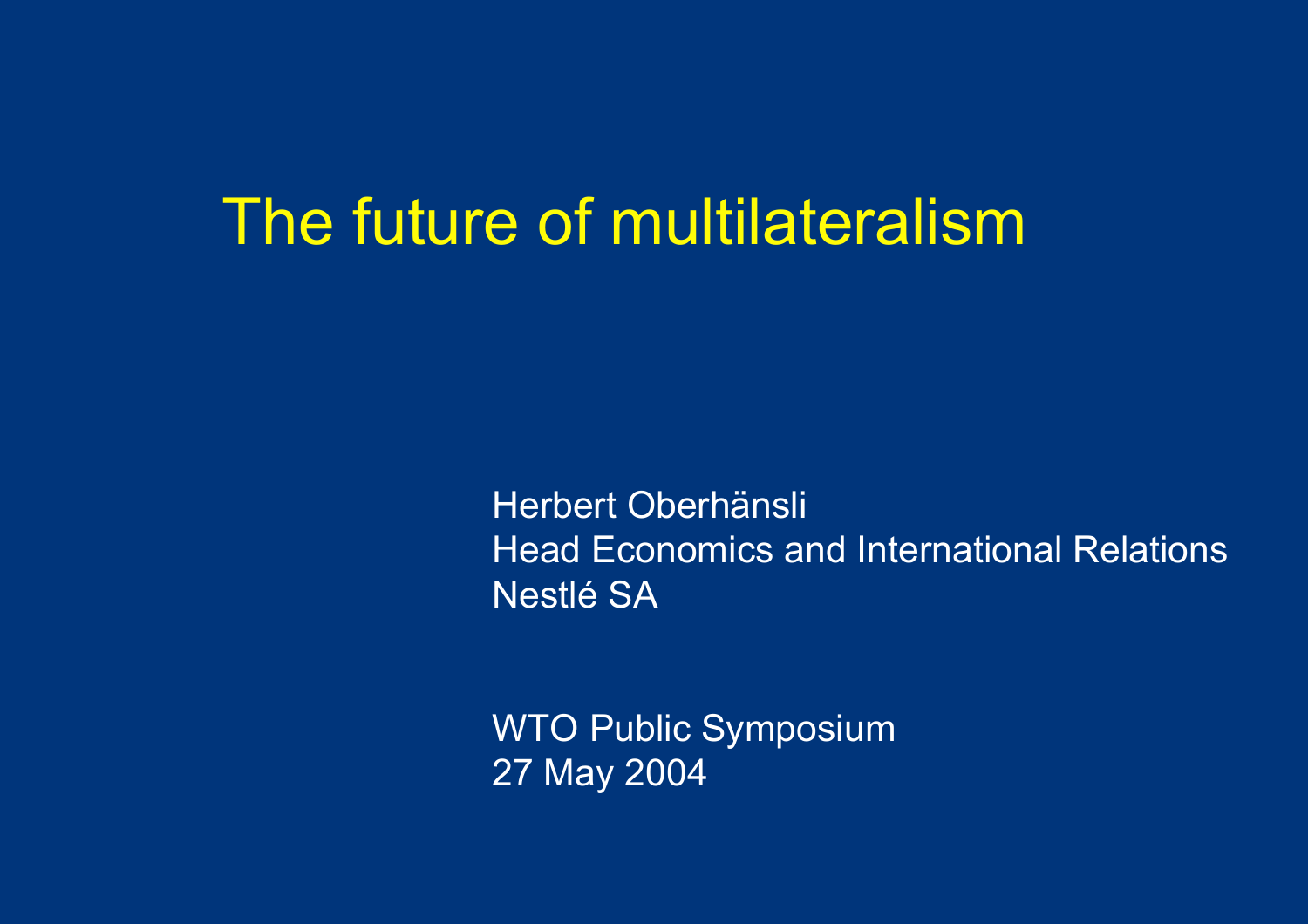## The situation of women in Eastern Germany after re-unification – 1994 survey



WTO Symposium 27 May 2004 #2 Nestlé SA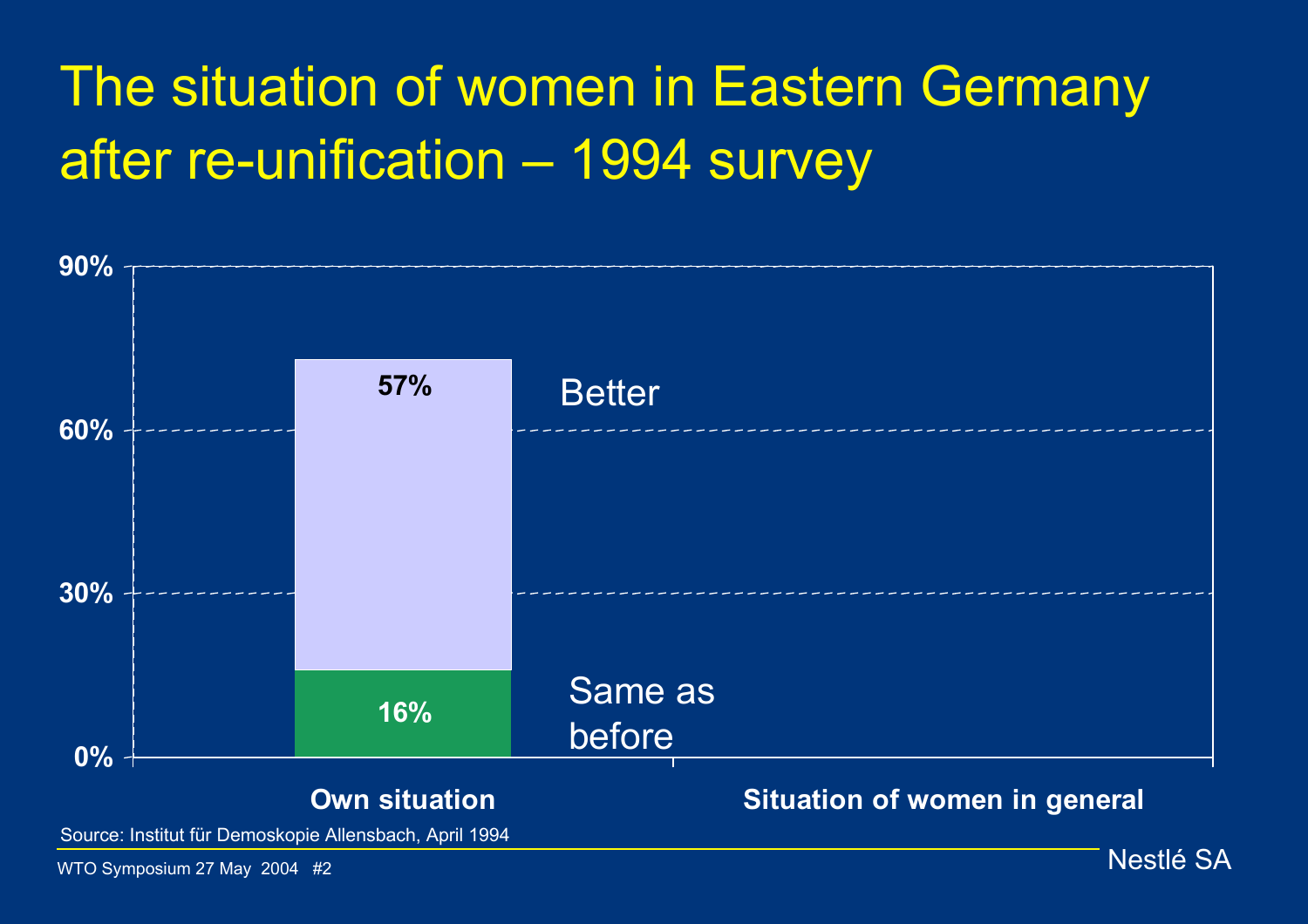## The situation of women in Eastern Germany after re-unification – 1994 survey



Source: Institut für Demoskopie Allensbach, April 1994

WTO Symposium 27 May 2004 #3 Nestlé SA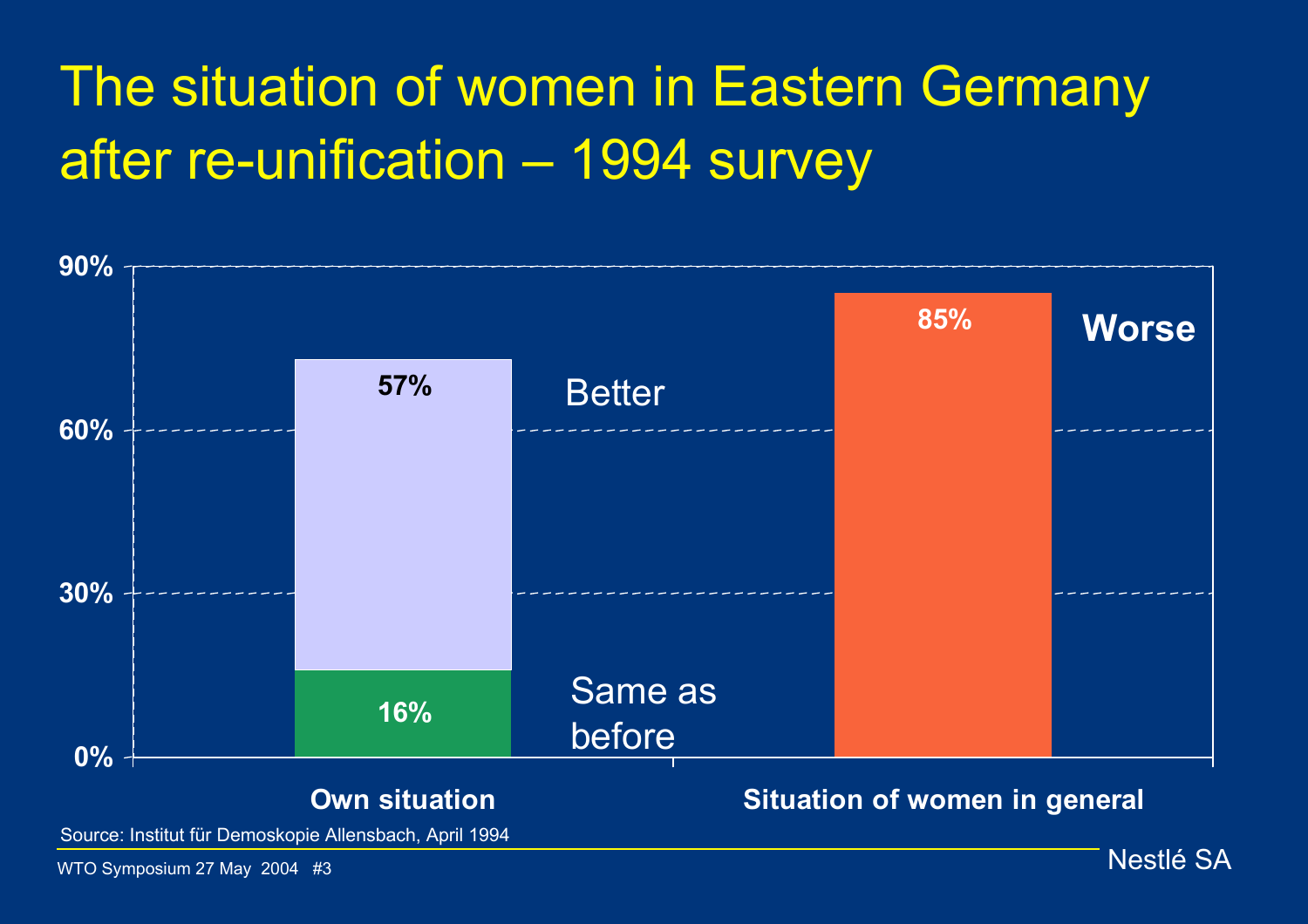# The situation of women in Eastern Germany contradiction between perception and reality



Source: Institut für Demoskopie Allensbach, April 1994

WTO Symposium 27 May 2004 #4 Nestlé SA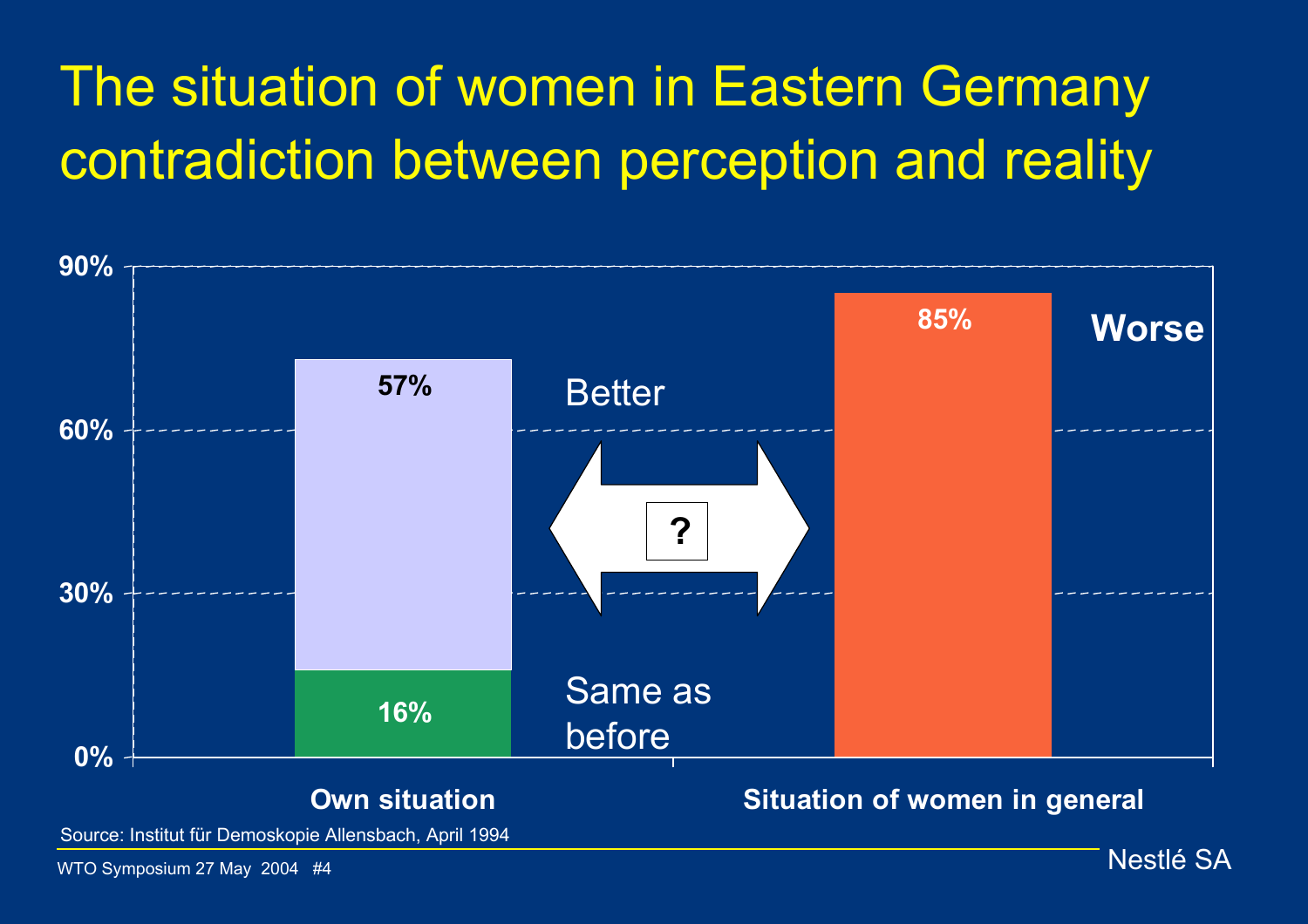# Contradictions in people's perception of globalisation: surveys in USA and Mexico

Impact of globalisation is positive ....

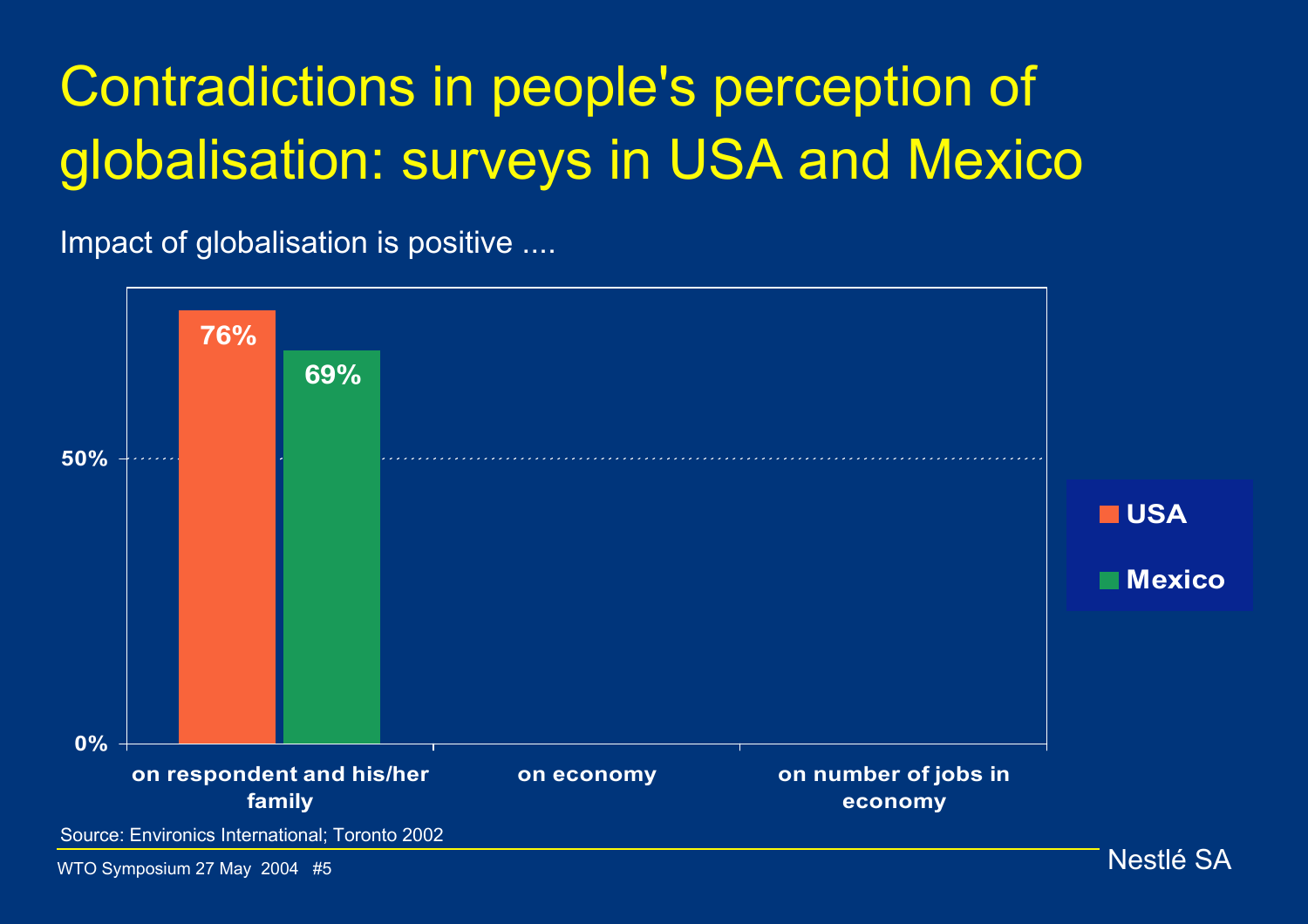# Contradictions in people's perception of globalisation: surveys in USA and Mexico

Impact of globalisation is positive ....

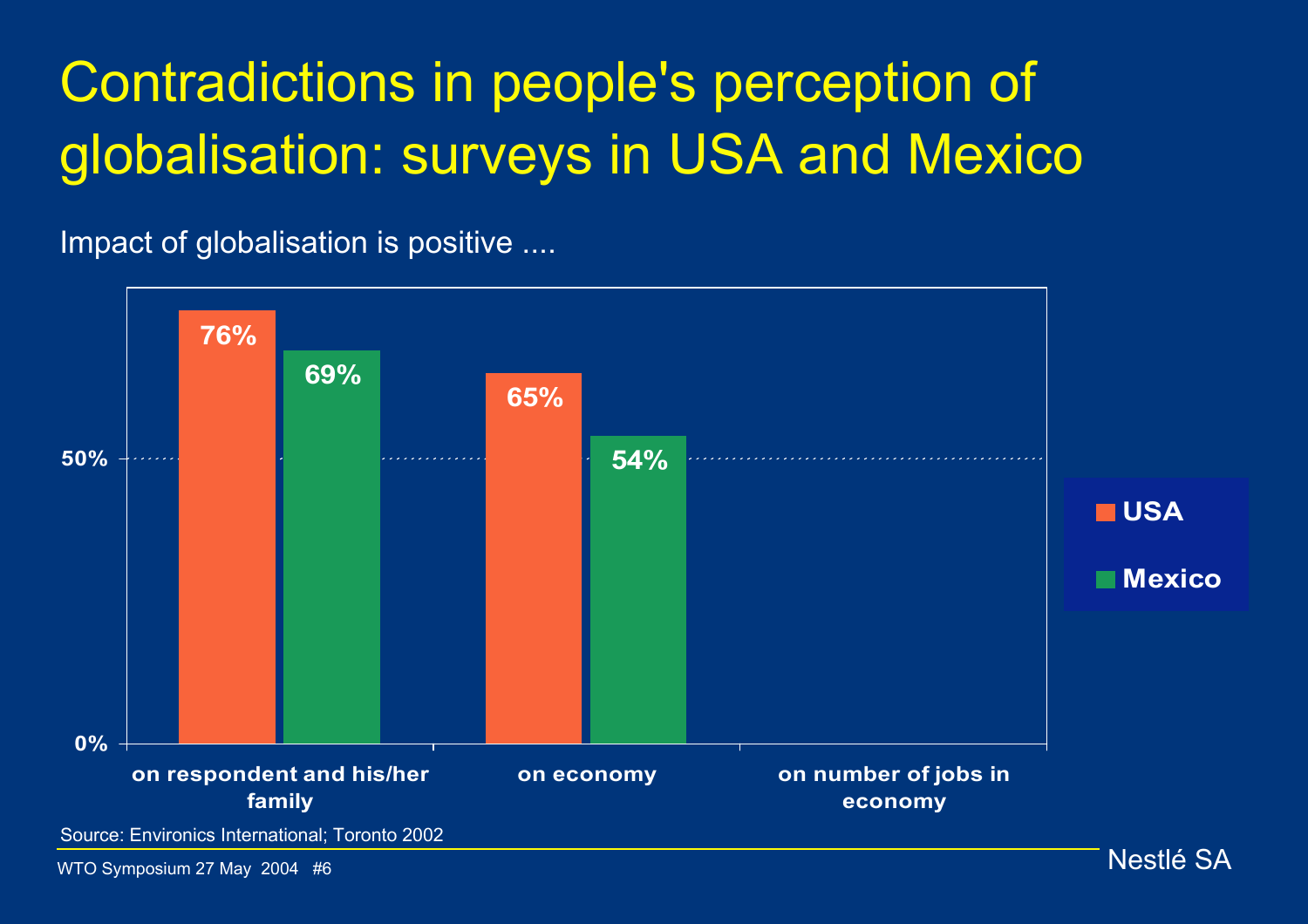# Contradictions in people's perception of globalisation: surveys in USA and Mexico

Impact of globalisation is positive ....



WTO Symposium 27 May 2004 #7 Nestlé SA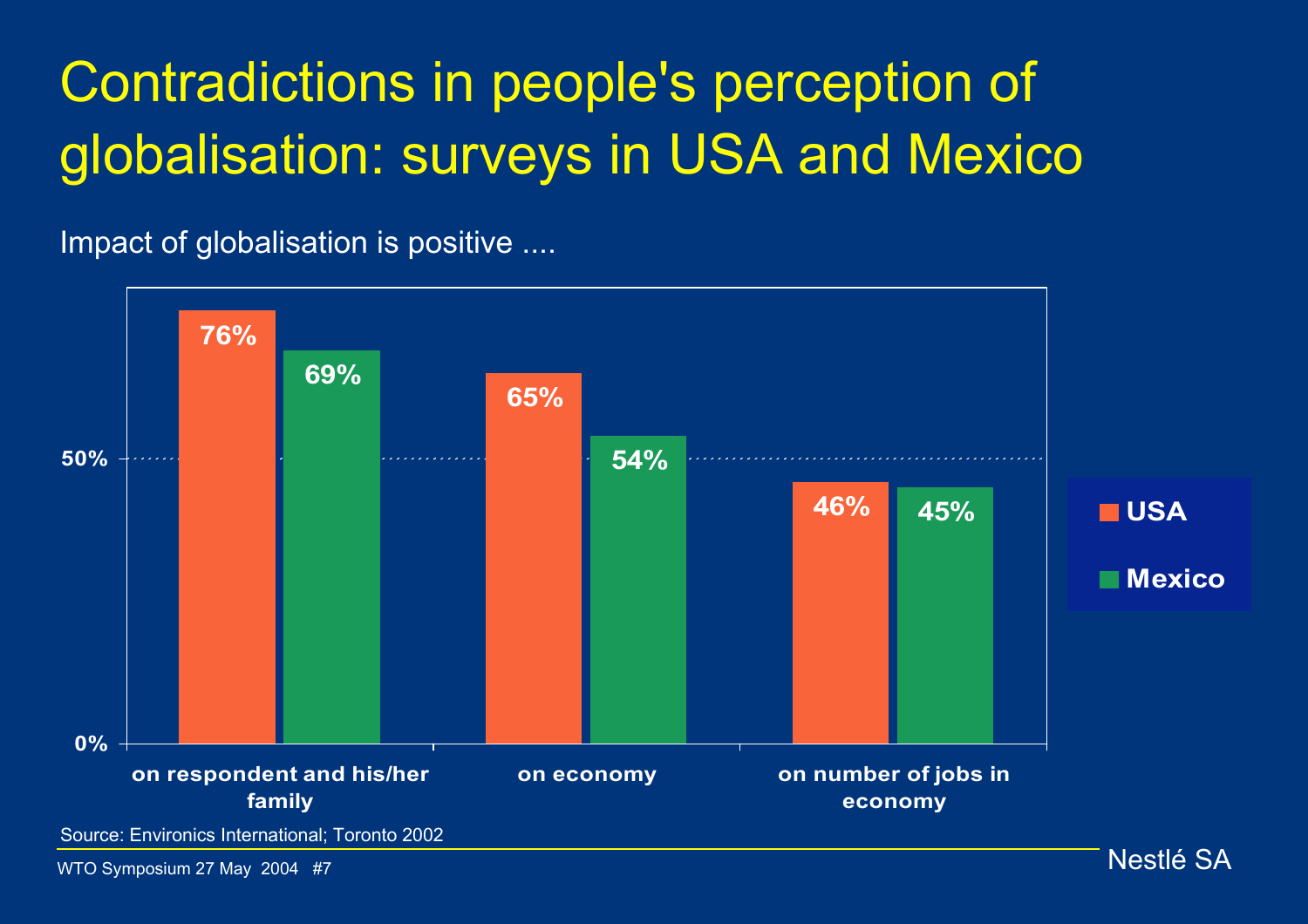### Further contradictions

#### Poor countries benefit less from globalisation ....



Source: Environics International; Toronto 2002

WTO Symposium 27 May 2004 #8 Nestlé SA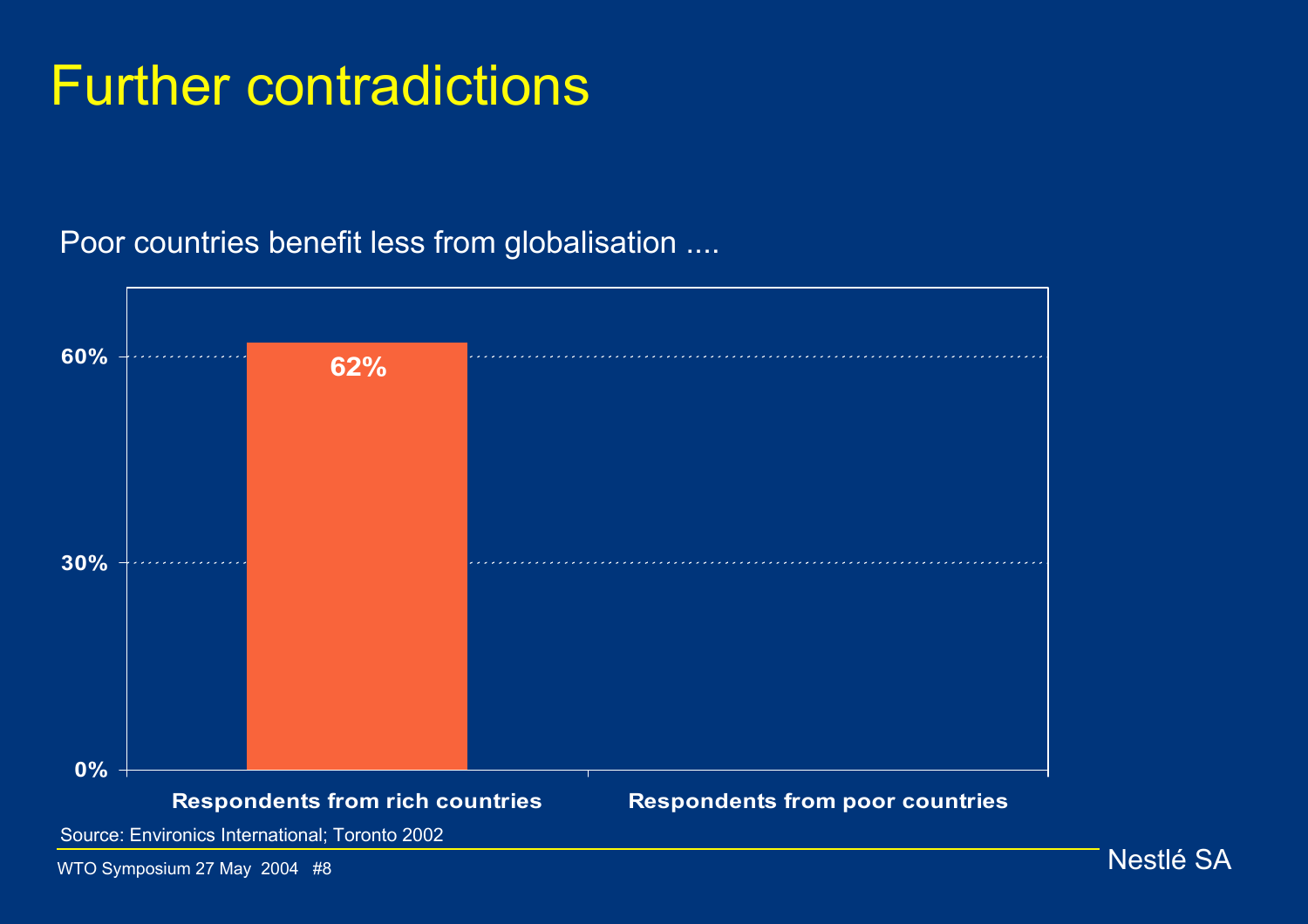### Further contradictions

#### Poor countries benefit less from globalisation ....



Source: Environics International; Toronto 2002

WTO Symposium 27 May 2004 #9 Nestlé SA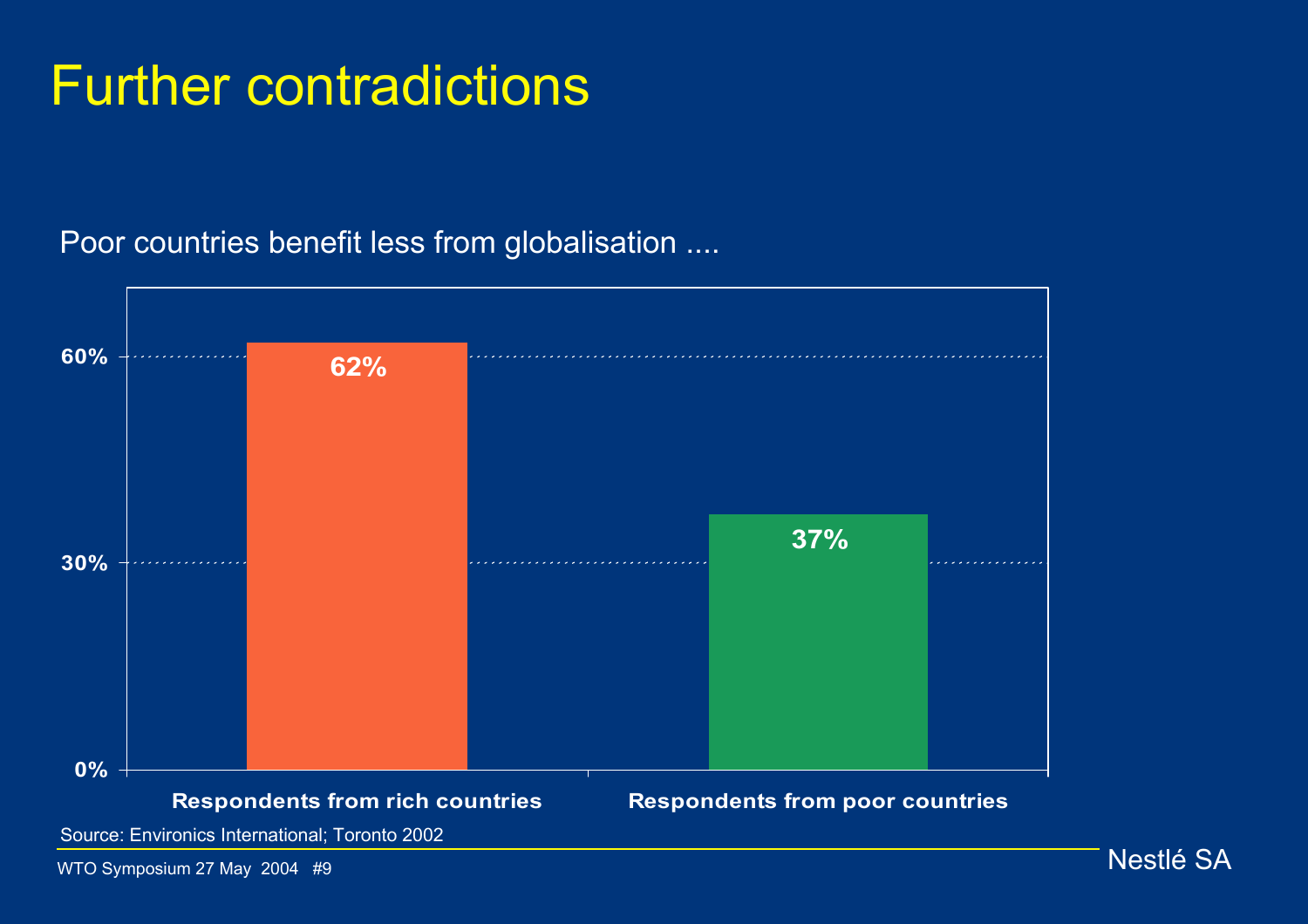## Brian Hocking

His publications include:

- Localizing Foreign Policy: Non-Central Governments and Multilayered Diplomacy, London 1993;

- Beyond Foreign Economic Policy: the US and the Single European Market, (with M. H. Smith), London, 1997;

- Trade Politics: Domestic, International and Regional Perspectives (editor, with S.M. McGuire), London 1999;

- Foreign Ministries in the European Union Integrating Diplomats (editor, with D. Spence), London 2002.

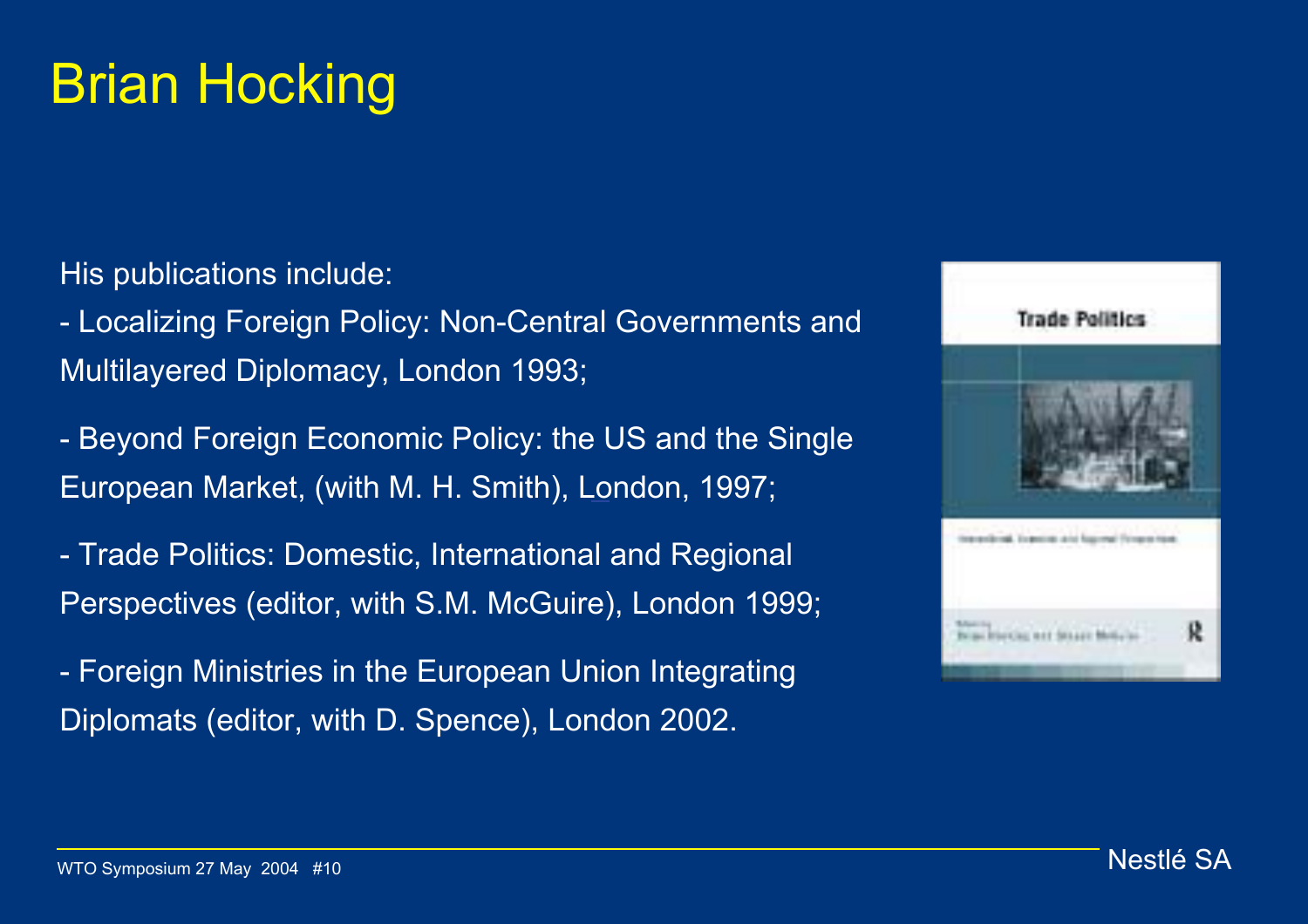## Johan Norberg



WTO Symposium 27 May 2004 #11 Nestlé SA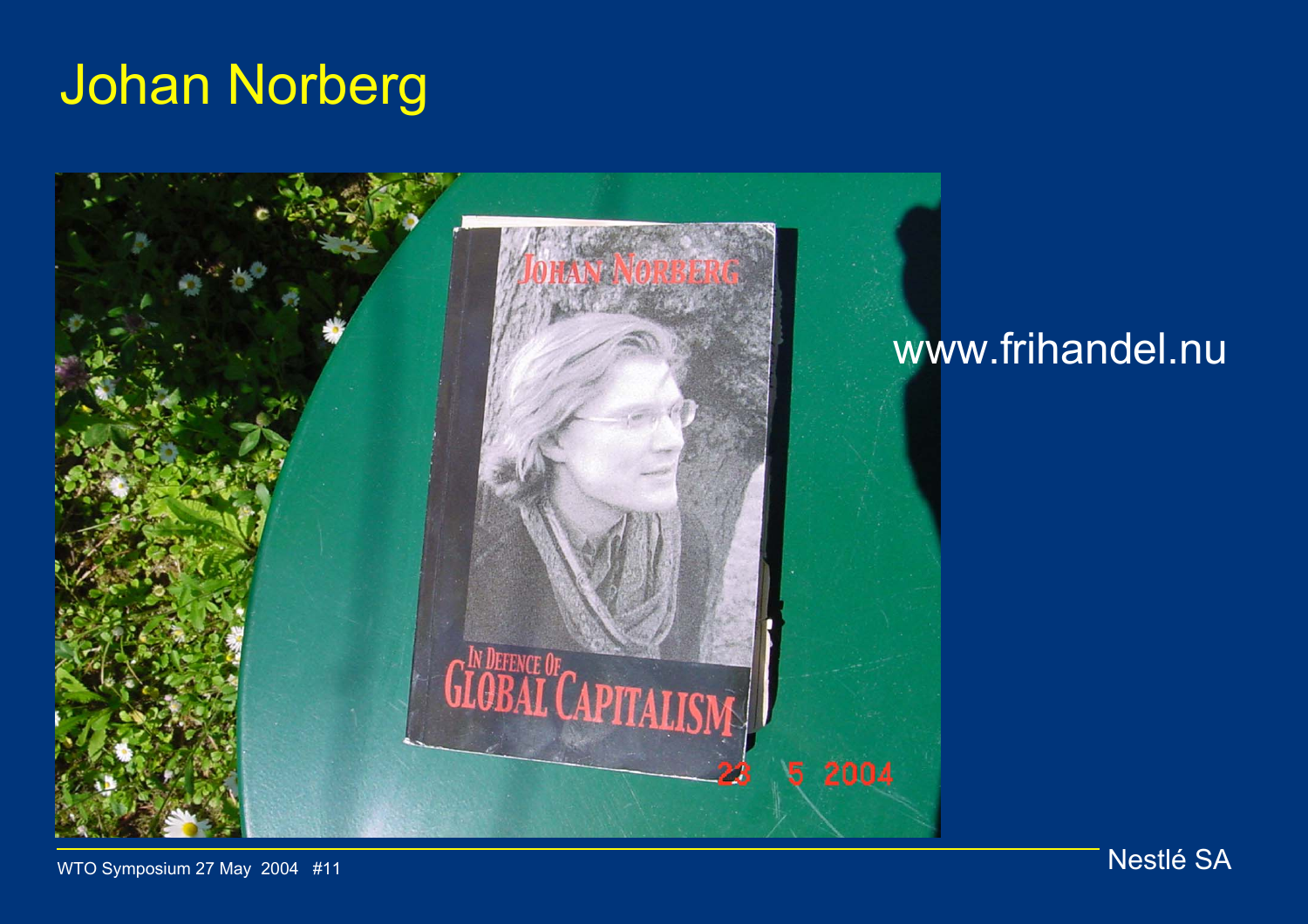## Philippe Legrain